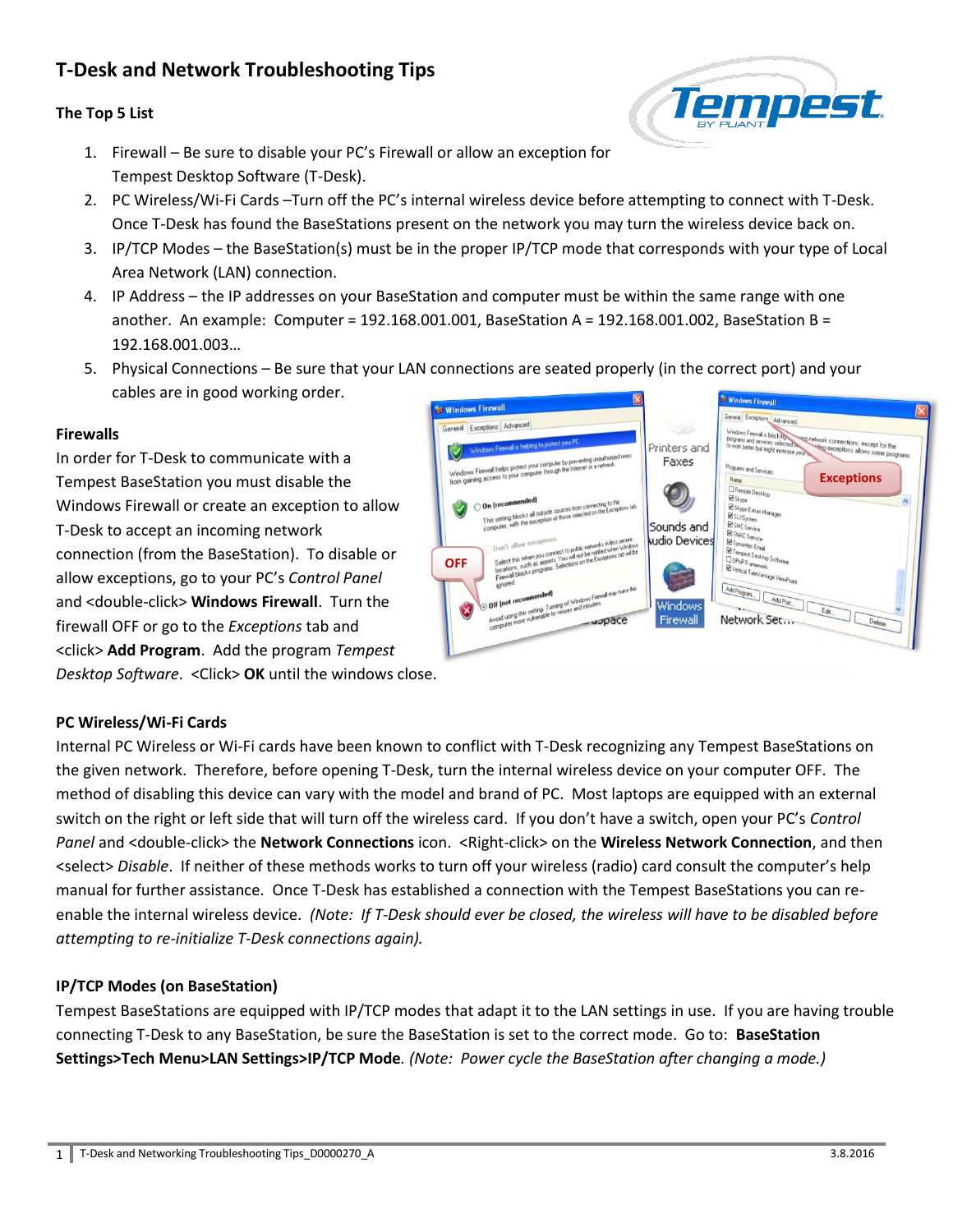- *Manual* If you have specific IP addresses that you want to use or if you don't have a network device that automatically assigns IP addresses, then you can use *Manual* mode and set the addresses yourself. Be sure to set PC and BaseStation IP addresses within same range.
- *DHCP Server* the BaseStation acts as a "server" to one PC. Use this mode if you are connecting a BaseStation directly to a computer.

| <b>Local Area Connection Properties</b>                                                                                                                                                                                                                                                                                                                                                                                                           | Internet Protocol (TCP/IP) Properties<br>General                                                                                                                                                                                                                                                                                                                                                                                              |
|---------------------------------------------------------------------------------------------------------------------------------------------------------------------------------------------------------------------------------------------------------------------------------------------------------------------------------------------------------------------------------------------------------------------------------------------------|-----------------------------------------------------------------------------------------------------------------------------------------------------------------------------------------------------------------------------------------------------------------------------------------------------------------------------------------------------------------------------------------------------------------------------------------------|
| <b>Internet Protocol</b><br>Advar<br>General<br>Connect using:<br>Configure<br>Network Co<br>Intel(R) 82567<br>ollowing items:<br>This connection use<br><b>Folt Networks</b><br>File and Pr Sharing for Microsoft Networks<br><b>QoS Pack Scheduler</b><br>Themet Protocol (TCP/IP)<br>Properties<br>Uninstall<br>Transmission Control Protocol/Internet Protocol The detaut<br>with a method of the company of the communication<br>Description | You can get IP setti-<br><b>Obtain Automatically</b><br>this capability. Otherwise, we<br>the appropriate IP<br>your network administrator for<br>O Obtain an IP address automatically<br>O Use the following IP address<br>IP address:<br>192.168.1<br>Subnet mask:<br>001<br>255.255.255.0<br>Default gateway:<br>192.168.1.1<br>O Obtain I<br>er address automatically<br>$\odot$ u<br>wing DNS server addresses:<br><b>Enter Manually</b> |

 *DHCP Client* – the BaseStation becomes a "client" cable of being assigned an IP address. The Client mode should be used when a router that auto-assigns an IP address is in use. **IP Address Conflicts**

A computer's IP address or setting may be conflicting with the Tempest BaseStation's IP address. If you are not using a router or server network that automatically assigns an IP address, then you may need to set your PC's IP address manually. Go to the PC's *Control Panel* and <double-click> **Network Connections icon.** Locate and <right-click> the

**Local Area Connections** icon; <select> *Properties*. In the *Properties*  window, select *Internet Protocol (TCP/IP)* and <click> the **Properties** button. *(Note: Be sure to set your PC's IP address within the same range of the BaseStation's IP addresses).*

It is good practice to always reboot the computer system or power cycle your Tempest BaseStation after entering new IP addresses in either; especially if a connection is still not able to be established.

# RJ-45 Plug RJ-45 Plug Pin 1 568B 568 **Crossover Cable**

**Straight-Thru Cable**

# **Physical Connections**

Many times a problem is related to the physical devices, cables, or ports being used. Here are some common items to look for when troubleshooting that may save some time:

- *Power* Surely, I didn't forget to power it up? Believe it or not many times a device (such as a router) may not be plugged in or possibly the cable isn't seated properly or the outlet is bad.
- *RJ Cables* Over time, cables that are used often can go bad through wear and tear. If you have extra cables always substitute another cable in to see if a connection is established. Another possibility if it's a new cable is that the connectors are on wrong or it is the wrong type of cable. Older computer systems require a "crossover" cable. It looks just like a normal cable, but with a different pin out. If you have one, give it a try and see if a connection is established. Newer computer systems will ignore the crossover distinction and go with either type of cable.
	- o A Straight-thru cable has identical ends, and is used as a patch cord in Ethernet connections.
	- $\circ$  A Crossover cable has different ends, and is used to connect two Ethernet devices without a hub or to connect two hubs; has one end with the orange set of wires is switched with the green set of wires.